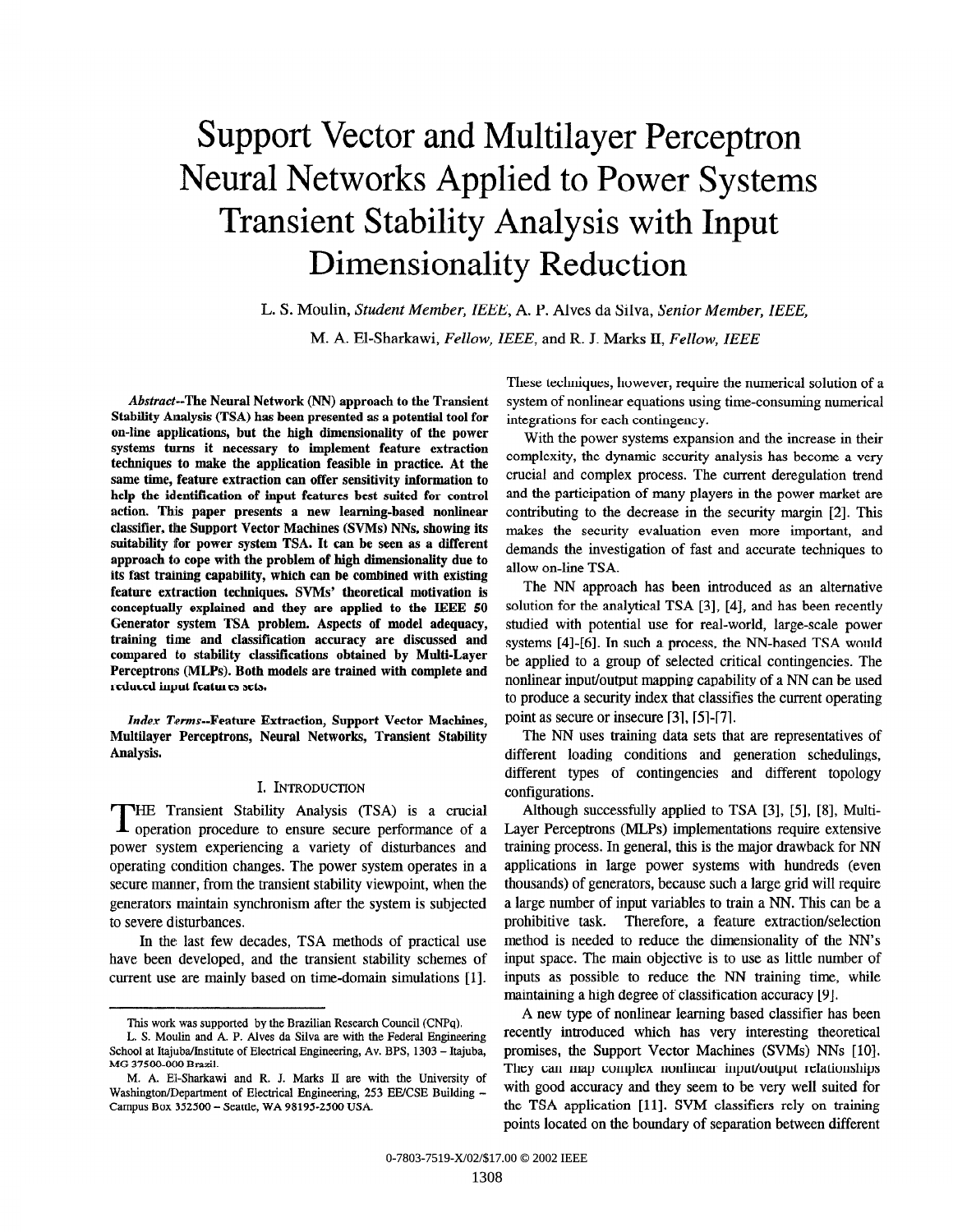classes, where the stability evaluation is critical. A good theoretical development of the SVM NN, due to its foundations on the Statistical Learning Theory (SLT) [10] made it possible to devise fast training techniques even with large training sets and high input dimensions [12]-[14]. This feature can be exploited as an approach to address the problem of high input dimension and large training datasets in the TSA problem.

However, the SVMs capabilities cannot be explored without a good understanding of their conceptual details. In this paper, the SVM classifier is explained and analyzed in terms of advantages and disadvantages. The aim is the application to power system TSA, which is developed as follows: three feature extraction techniques are applied to the training/test transient stability data with the objective of dimensionality reduction, as presented in [9]. Stability classifications are obtained by MLP and SVM NNs, comparing the good generalization capacity of both models and exploring SVMs' fast training. Expectations are that input feature dimensionality reduction is of lower concern for SVMs due to their fast training, but accuracy must be checked for complete and reduced features sets. Results for the IEEE 50- Generator system are presented, discussed and compared in terms of modeling characteristics, generalization performance and training time.

The structure of the paper is as follows. Section 2 briefly presents the feature extraction/selection techniques as applied in the TSA. In Section 3, a summarized description of SVM classifiers is sketched with the conceptual ideas and discussions on advantages and disadvantages. In Section 4, the TSA application and results are presented. Finally, the conclusions are drawn in Section 5.

## II. FEATURE EXTRACTION/SELECTION

The feature extraction problem can be explained by assuming the classification task in 2 disjoint classes with a training set T of ordered pairs  $(x_i, y_i)$ ,  $T = {x_i, y_i}_{i=1}^N$ , where  $x_i$  is a real-valued n dimensional vector (i.e.,  $x_i \in R^n$ ) representing the operating point and  $y_i \in \{+1,-1\}$  is a label that represents the security index. The feature extraction goal is to determine a transformation  $f = F(A, x)$  from the original space  $R^n$  to a subspace  $R^d$  (for dimensionality reduction,  $d < n$ ), where A is a matrix of transformation parameters and  $f \in R^d$ . The original data is represented in a new training set,  $T = \{f_i, y_i\}_{i=1}^N$ . If the feature extraction/selection is successful, a point in  $R^d$  can be assigned to one of the 2 classes with a minimum error. Hence, the expected number of misclassifications for a test set should be as low as possible.

Three feature extraction techniques are used in this work, as presented in [9], based in Sequential Search, Genetic Algorithms and Principal Components Analysis to perform dimensionality reduction of the input vector.

### III. SUPPORT VECTOR MACHINES CLASSIFICATION

SVMs are nonlinear models based on theoretical results from the Statistical Learning Theory [10]. This theory formally generalizes the empirical risk minimization principle that is usually applied for NN training when the classifier is determined by minimizing the number of training errors. In NN training, a number of heuristics is traditionally used in order to avoid overfitting and to estimate a NN classifier with adequate complexity for the problem at hand.

An SVM classifier minimizes the generalization error by optimizing the relation between the number of training errors and the so-called Vapnik-Chervonenkis (VC) dimension. This is a new concept of complexity measure that can be used for different types of functions.

A formal theoretical bound exists for the generalization ability of an SVM, which depends on the number of training errors  $(t)$ , the size of the training set  $(l)$ , the VC dimension associated to the resulting classifier  $(h)$ , and a chosen confidence measure for the bound itself  $(\eta)$  [15]:

$$
R < \frac{t}{l} + \sqrt{\frac{h\left(\ln\left(2l/h\right) + 1\right) - \ln\left(\frac{\eta}{4}\right)}{l}}\tag{1}
$$

The risk  $R$  represents the classification error expectation over all the population of input/output pairs, even though the population is only partially known. This Risk is a measure of the actual generalization error and does not require prior knowledge of the probability distribution of the data. Statistical Learning Theory derives inequality (1) to mean that the generalization ability of an SVM is measured by an upper limit of the actual error given by the right hand side of (l), and this upper limit is valid with probability  $1-\eta$   $(0 < \eta < 1)$ . As  $h$  increases, the first summand of the upper bound  $(1)$ decreases and the second summand increases, so that there is a balanced compromise between the two terms (complexity and training error).



The SVMs used for two-class problems are based on linear hyperplanes to separate the data, as shown in Fig. 1. The hyperplane is determined by an orthogonal vector  $w$  and a bias b, which identify the points that satisfy  $w.x + b = 0$ . By fmding a hyperplane that maximizes the margin of separation,  $\rho$ , it is intuitively expected that the classifier will have a better generalization ability (Fig. 1). The hyperplane with the largest margin on the training set can be completely determined by points that are closest to the hyperplane. Two of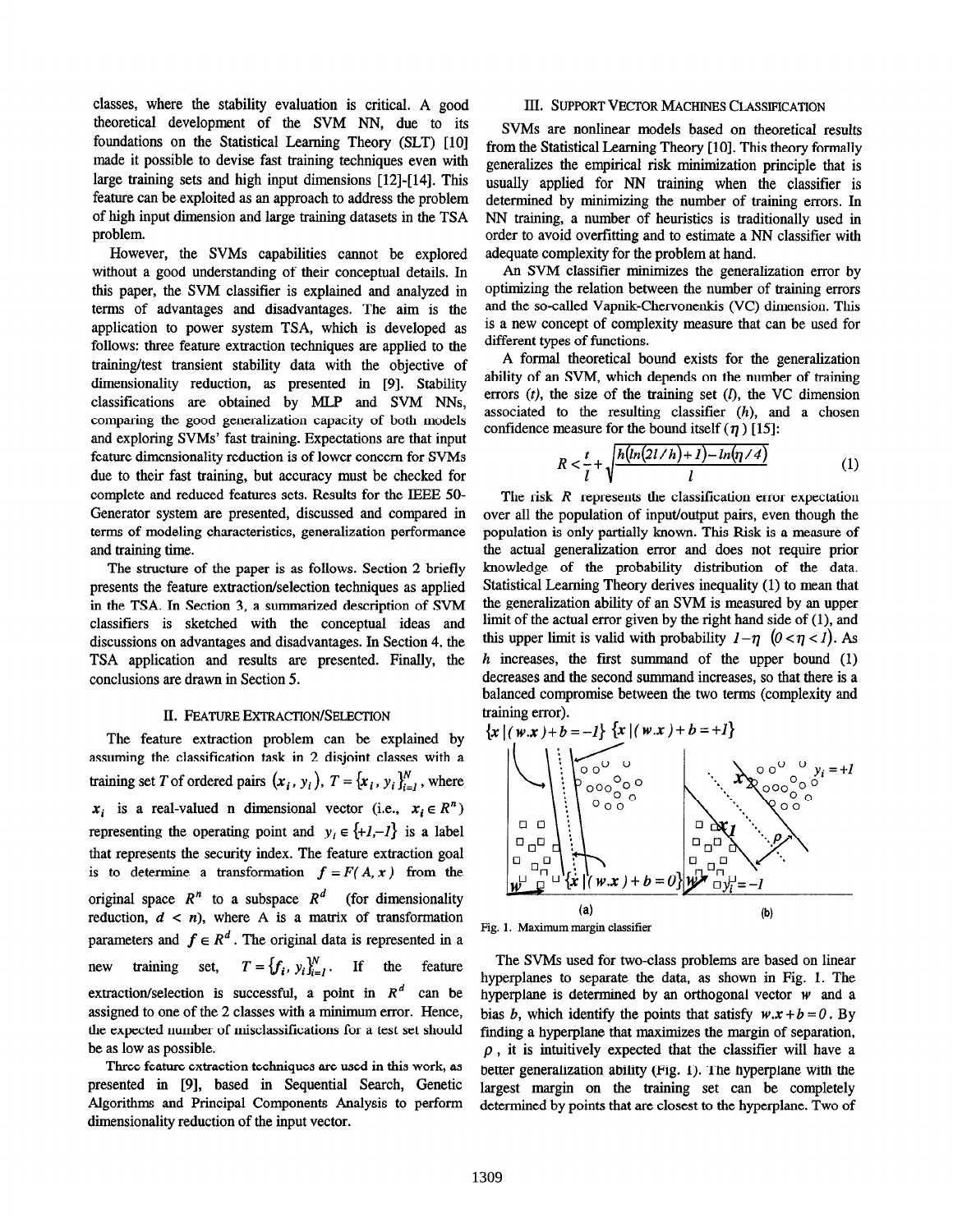such points are  $x_1$  and  $x_2$  in Fig. 1(b), and they are called Support Vectors (SVs) because the hyperplane (i.e., the classifier) depends entirely on them.

Therefore, in their simplest form, SVMs learn linear decision rules

$$
f(x) = sign(w^t x + b)
$$
 (2)

so that  $(w, b)$  are determined as to correctly classify the training examples and maximize  $\rho$ .

For linearly separable data, as shown in Fig. 1, a linear classifier can be found such that the first summand of bound (1) is zero. It is always possible to scale w and b so that

$$
w^t x + b = \pm 1 \tag{3}
$$

for the SVs, with

$$
wtx + b > +l \text{ and } wtx + b < -l
$$
 (4)

for non-SVs. Using the SVs  $x_i$  and  $x_2$  of Fig. 1 and Equation (3), the margin  $\rho$  can be calculated as

$$
\rho = \frac{w^{t}}{\|w\|}(x_2 - x_1) = \frac{2}{\|w\|} \tag{5}
$$

For linearly separable data the VC dimension of SVM classifiers can be assessed by [10]

$$
h < min\left\{n, \frac{4D^2}{\rho^2}\right\} + 1 = min\left\{n, D^2 ||w||^2\right\} + 1
$$
 (6)

where  $n$  is the dimension of the training vectors and  $D$  is the minimum radius of a ball which contains the training points. Therefore the risk (1) can be decreased by decreasing the complexity of the SVM, that is, by increasing the margin of separation  $\rho$ , which is equivalent to decreasing  $\|\mathbf{w}\|$ .

As practical problems are not likely to be separable by a linear classifier, the linear SVM can be extended to a nonlinear version by mapping the training data to an expanded feature space with a nonlinear transformation:

$$
\Phi(x) = (\phi_1(x), \dots, \phi_m(x)) \in R^m \tag{7}
$$

where  $m > n$ . Then, the maximum margin classifier of the data on the new space can be determined. With this procedure, the data that are non-separable in the original space may become separable in the expanded feature space. The next step is to estimate the SVM by minimizing

$$
V(\mathbf{w}) = \frac{1}{2} w^t w \tag{8.1}
$$

subject to the condition that all training patterns are correctly classified, that is,

$$
y_i(w^t \Phi(x_i) + b) \ge 1, i = 1,...,l
$$
 (8.2).

However, depending on the type of nonlinear mapping (7), the training points may happen to be not linearly separable, even in the feature space. That means, it will be impossible to find an SVM classifier that fulfills all the conditions (8.2). Therefore, instead of solving (8), a new cost function is used to minimize  $(1)$  [10]:

$$
V(w,\varepsilon) = \frac{1}{2}w^tw + C\sum_{i=1}^{l}\varepsilon_i
$$
 (9)

where *l* slack variables  $\varepsilon_i$  are introduced to allow for training errors, that is, training patterns for which

 $y_i(w^t \Phi(x_i)+b)\geq 1-\epsilon_i$  and  $\epsilon_i > 1$ . By minimizing the first summand of (9), the complexity of the SVM is decreased and by minimizing the second summand of  $(9)$ , the number of training errors is decreased. C is a positive penalty constant that must be chosen to act as a tradeoff between the two terms.

The minimization of the cost function (9) leads to the SVM training as a quadratic optimization problem with unique solution. In practice, the nonlinear mapping (7) is indirectly obtained by the so called Mercer Kernel Functions, which correspond to inner products of data vectors in the feature space,  $K(a,b) = \Phi(a)^{t} \Phi(b)$ ,  $a,b \in R^{n}$  [14]. In order for this equivalence to be valid, a Kernel function must satisfy some requirements called Mercer Conditions. These conditions have limited the number of Kernel Functions applied in practice so far, and the most commonly used are the Gaussian RBF Kernel

$$
K(a,b) = e^{\frac{\left\|a-b\right\|^2}{\sigma^2}}
$$
 (10)

and the Polynomial Kernel

$$
K(a,b) = (atb + 1)p
$$
 (11)

where the parameters  $\sigma$  and p in (10) and (11) must be pre-set. Details on the solution of (7) and the final SVM architecture are shown in the Appendix.

In summary, some nonlinear mapping (7) can be indirectly defined by a Kernel Function (i.e., there is no need for specifying (7)), for example (10) or (11). The parameters  $\sigma$  and  $p$  affect how sparse and easily separable the data are in feature space, and consequently, affect the complexity of the resulting SVM classifier and the number of training errors. The parameter C also affects the model complexity. Currently, there are no clues on how to set C, how to choose the best Kernel Function (the nonlinear map  $\Phi$ ) and how to set the Kernel parameters. In practice, a range of values has to be tried for C and for the Kernel parameters, and then the performance of the SVM classifier is assessed on each of these values.

### IV. TRANSIENT STABILITY ANALYSIS TESTS AND RESULTS

This section explains how the feature extraction techniques, connected with MLP and SVM NNs' training, are actually applied to obtain power system transient stability evaluations.

The IEEE 50-Generator system has been used [16] to generate training and test examples. Different operating conditions have been created by changing the generation and load patterns of the system. Each case has been validated by a load flow execution. For each operating condition, the same contingency has been simulated in the time domain using the ETMSP software 1171 and the corresponding critical clearing time (CCT) has been determined. The complete input features set is composed of the active and reactive powers of each generator and the total active and reactive loads of the system at the moment of the fault, with a total of 102 inputs and 1 output indicating the security class.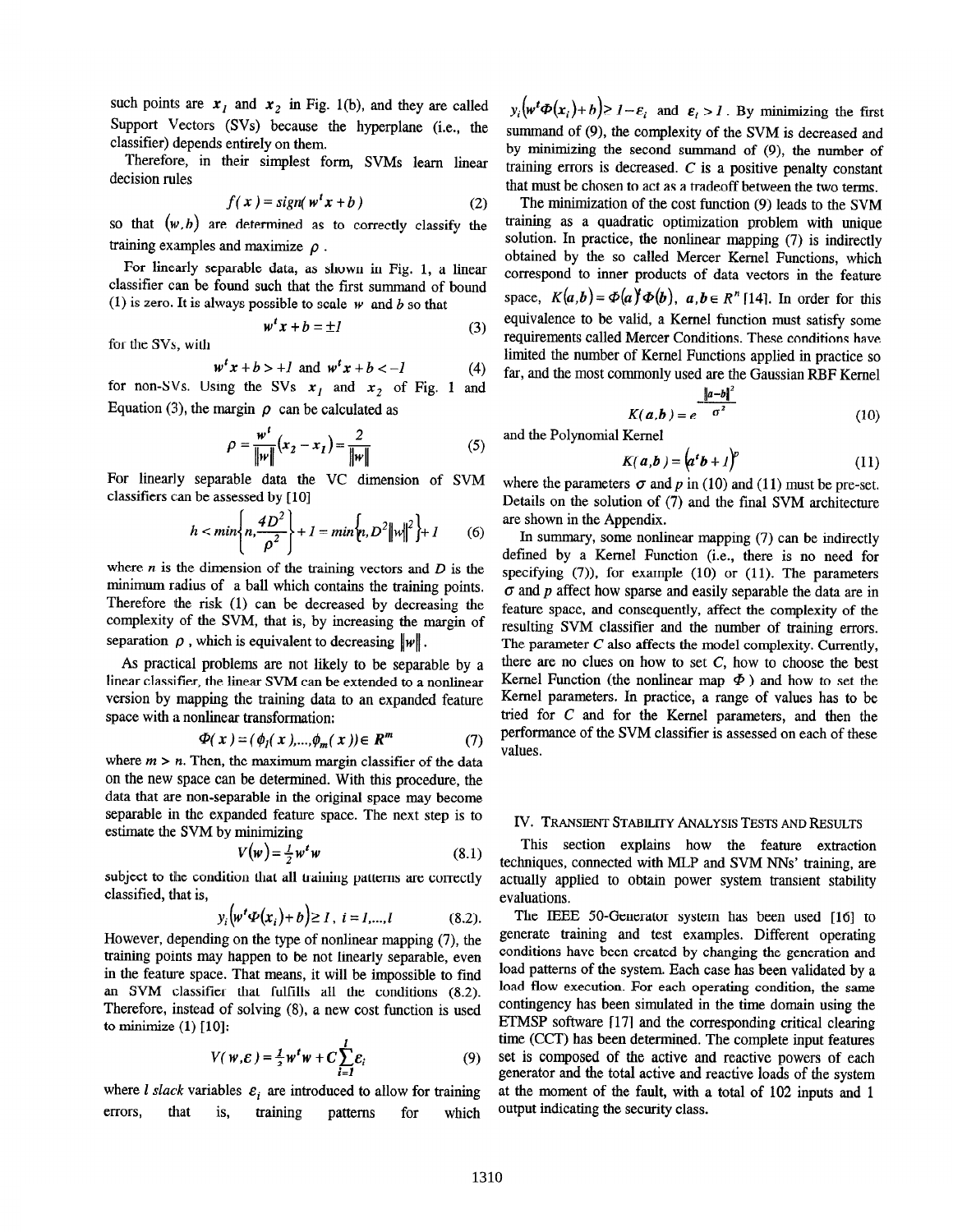The feature extraction techniques presented in [9] have been run on the training set to reduce the input space dimension. Besides the complete set of features, reduced sets have been obtained with  $d = 50$ , 30, 20 and 10.

Multi-Layer Perceptrons have been trained with the Levenberg-Marquardt backpropagation training algorithm to give security estimations based on binary outputs corresponding to the stale/unstable classes. The classification of the system as stable/unstable is determined based on a given security threshold, which represents the realized clearing time of the contingency. If a given sample output i.e., the simulated CCT, is above the threshold, the input state is considered stable, otherwise it is unstable.

SVMs have also been trained on the examples with binary outputs to indicate the stable and unstable classes. Gaussian RBF (10) and Polynomial (11) Kernels have been used. The parameters for theses Kernel functions have been sought in a heuristic manner. The software SVM<sup>light</sup> has been used for training[ 131.

Fig. 2 presents Receiver Operating Characteristic (ROC) curves of the Gaussian RBF SVM performance on the test set, after it has been trained with the complete set of 102 input features. The false dismissal rate on the x-axis is the ratio of test points that have been incorrectly classified as stable. The detection rate on the y-axis is the ratio of stable test points that have been correctly classified. Several SVMs have been trained with increasing values of  $\sigma^2$  and the corresponding values of the detection and false dismissal rates are shown in Fig. 2. These are two conflicting values that increase together for a fixed value of C and increasing  $\sigma^2$ . Values of  $C = 0.1$ , I, IO, 100, IO00 and 10000 have been tried. The solid line in Fig. 2 corresponds to the SVM with  $C = 1$ . The dashed line corresponds to the SVM with  $C = 10$ , 100, 1000 and 10000. which show the same results. The curve for the SVM with  $C = 0.1$  is not shown in Fig. 2 due to the difference in scales. It presents much higher values of false dismissal rates, going as far as 0.08 and lower values of detection rate than the curves shown in Fig. 2. ROC curves like these can also be drawn when a Polynomial SVM is used, but now the False Dismissal Rate and the Detection Rate change with  $p$ , the Polynomial Kernel parameter.



ROC curves can help to identify a classifier with good performance, which is required to present low False Dismissal Rates and high Detection Rates.

An MLP has also been trained on the complete set of 102 features, but an ROC curve like the one of Fig. 2 cannot be drawn to show the performance on the test set. The number of factors affecting its performance is large and interrelated.

On Table I the performances of the classifiers trained on the complete features sets is indicated with the headings SVM-G102 (RBF Gaussian SVM), SVM-P102 (Polynomial SVM) and MLP-102 (MLP with 5 hidden neurons). Table I shows specifications of the input features, the detection rate, false dismissal rate, error rate (ratio of test points which have been incorrectly classified), training time and number of SVs.

Next, SVM and MLP classifiers have been trained on reduced features sets. For the MLP, a cross-validation training has been performed until the test error started increasing or stopped decreasing.

For SVMs trained with different features sets, ROC curves have been drawn for different values of C. Then, for the values of C that resulted in the best ROC curves, fixed values of False Dismissal Rates have been set: 0.02 and 0.03, which could be reached with specific values of the Kernel parameters. These models are shown in Table II as SVM-GO.02, SVM-GO.03 (RBF Gaussian Kernel), and SVM-PO.02 and SVM-PO.02 (Polynomial Kernel). For the MLP model, MLP-1 is the model with the lowest test error rate and MLP-2 is the model with the smallest training time.

Table II shows the models trained with reduced input features that resulted in the best test performances, in terms of Detection Rate, FalseDismissal Rate and Error Rate. For example, for an RBF Gaussian SVM with parameters set to give 0.03 False Dismissal Rates (SVM-GO.03) the 30 input features selected by the Sequential Search (SS) technique resulted in the best performance; for a Polynomial SVM with parameters set to give 0.03 False Dismissal Rates (SVM-PO.03) the 30 input features selected by the Genetic Algorithm (GA) technique resulted in the best performance.

Tables I and II show that SVM classifiers are a viable model for the TSA application, with performance results that are comparable to the MLP and much faster training times. In these TSA tests, the RBF and Polynomial Kernel showed similar results on both criteria of classifier performance and training time. Table II shows that it is possible to achieve a good reduction in the input features dimensionality, with performance results that are comparable to the complete features set and much lower training times for the MLP model.

It could be noticed that the MLP training time dramatically increased with the number of input features and the number of hidden neurons. The SVM training time depends on the number of input features, on the Kernel parameters values and on the number of SVs of the resulting classifier.

Tables I and II show that the adequacy of feature extraction techniques depends on the classifier, as expected.

### V. CONCLUSIONS

This paper shows that the SVMs are a new NN model that Fig. 2. SVM ROC curve fits the TSA application. It provides a different strategy to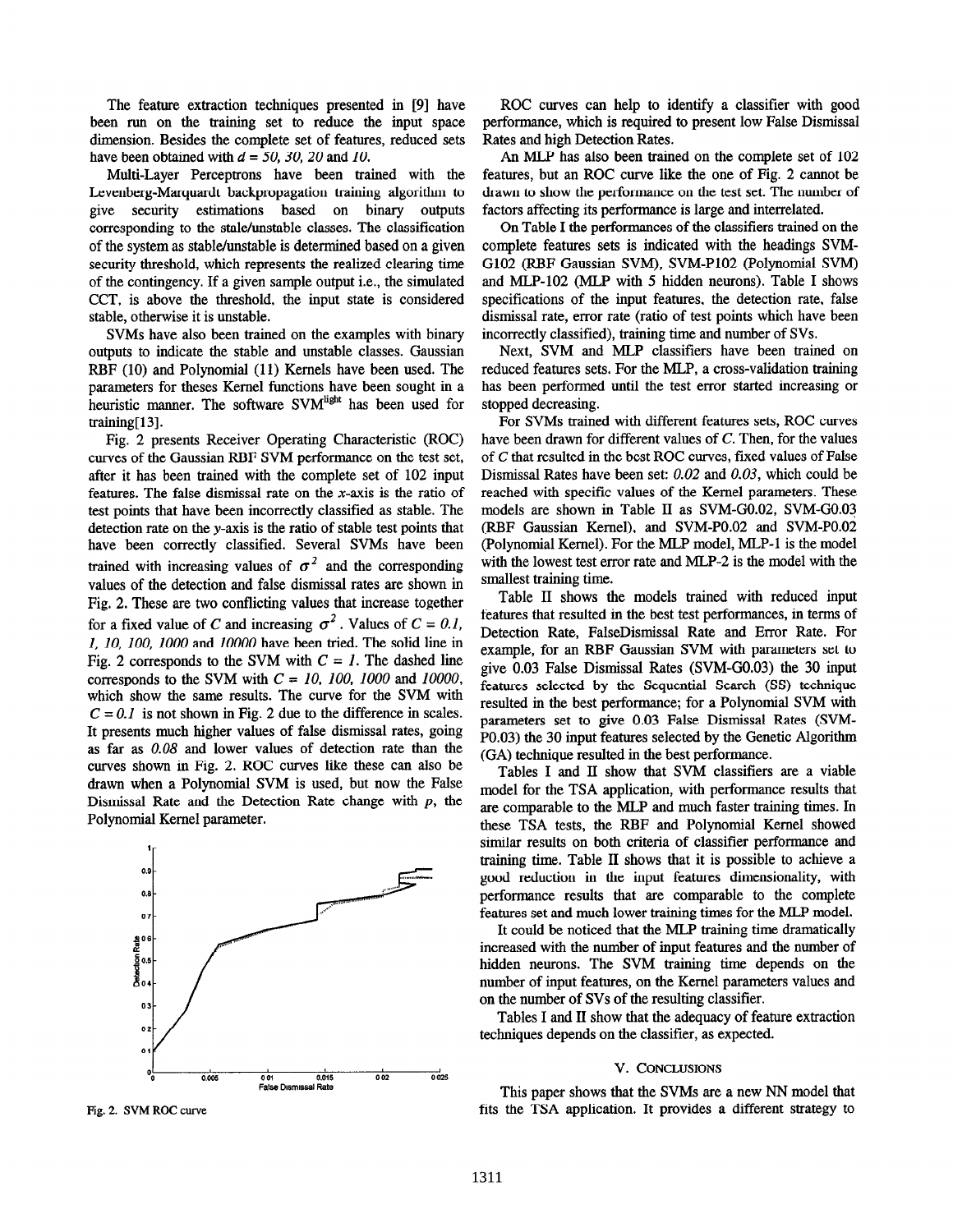tackle the curse of dimensionality, regarding computational effort, because of very low training times compared to MLPs.

In this application, the reduction on the number of features from 102 to 30 and 50 resulted in classifiers with the best performances. The accompanying reduction in the sparsity of the data has turned the training process into an easier task for SVMs and MLPs. On the other hand, larger training sets could be used for SVMs to improve the performance, while the training time would not be considerably increased.

The SVM model allows a good understanding of its theoretical details, as shown in Section 3, and this can be used to identify the important parameters for the classifier.

The feature extraction techniques shown in this paper are good candidates to be used with artificial intelligence tools in control centers to avoid potentially vulnerable power system states. They can provide not only dimensionality reduction, but also the most important rules to prevent the system from getting closer to unstable situations.

#### VI. APPENDIX

The computation of the decision boundary of an SVM,  $f(x) = sign(w^{t} \Phi(x)+b)$ , for the non-separable case consists in solving the following optimization problem [10]:

minimize: 
$$
V(w, \varepsilon) = \frac{1}{2} w^t w + C \sum_{i=1}^{\infty} \varepsilon_i
$$
  
subject to:  $y_i (w^t \Phi(x_i) + b) \ge 1 - \varepsilon_i$ ,  $i = 1,...,l$  (12)  
 $\varepsilon_i > 0$ ,  $i = 1,...$ 

Instead of solving (12) directly, it is much easier to solve the dual problem (13), in terms of the Lagrange multipliers,  $\alpha_i$  $[10]$ :

minimize: 
$$
W(\alpha) = -\sum_{i=1}^{l} \alpha_i + \frac{1}{2} \sum_{i=1}^{l} \sum_{j=1}^{l} y_i y_j \alpha_i \alpha_j \Phi(x_i)^{\dagger} \Phi(x_j) =
$$
  
\n
$$
= -\sum_{i=1}^{l} \alpha_i + \frac{1}{2} \sum_{i=1}^{l} \sum_{j=1}^{l} y_i y_j \alpha_i \alpha_j K(x_i, x_j)
$$
\n
$$
subject to: \sum_{i=1}^{l} y_i \alpha_i = 0 \text{ and } 0 \leq \alpha_i \leq C, \quad i = l,...,l
$$
\n
$$
(13)
$$
\n
$$
(13)
$$
\n
$$
(13)
$$
\n
$$
(13)
$$
\n
$$
(14)
$$
\n
$$
(15)
$$
\n
$$
(16)
$$
\n
$$
Solving this, Statistical
$$
\n
$$
Solving this, Statistical
$$
\n
$$
Solving this, Gaussian, E
$$
\n
$$
Solving this, Gaussian, E
$$
\n
$$
Solving this, Gaussian, E
$$
\n
$$
Solving this, Gaussian, E
$$
\n
$$
Solving this, Gaussian, E
$$
\n
$$
Solving this, Gaussian, E
$$
\n
$$
Solving this, Gaussian, E
$$
\n
$$
Solving this, Gaussian, E
$$
\n
$$
Solving this, Gaussian, E
$$
\n
$$
Solving this, Gaussian, E
$$
\n
$$
Solving this, Gaussian, E
$$
\n
$$
Solving this, Gaussian, E
$$
\n
$$
Solving this, Gaussian, E
$$
\n
$$
Solving this, Gaussian, E
$$
\n
$$
Solving this, Gaussian, E
$$
\n
$$
Solving this, Gaussian, E
$$
\n
$$
Solving this, Gaussian, E
$$
\n
$$
Solving this, Gaussian, E
$$
\n
$$
Solving this, Gaussian, E
$$

which is a quadratic optimization problem. From the solution,  $\alpha_i$ ,  $i = 1,...,l$  of (13) the decision rule  $f(x)$  can be computed as [10]

$$
f(x) = wt \Phi(x) + b = \sum_{i=1}^{t} \alpha_i y_i \Phi(x_i)^t \Phi(x) + b =
$$
  
= 
$$
\sum_{i=1}^{t} \alpha_i y_i K(x_i, x) + b
$$
 (14)

The training points with  $\alpha_i > 0$  are the SVs, and (14) depends entirely on them. The threshold  $b$  can be calculated using  $(3)$ , which is valid for any SV:

$$
b = y_{SV} - w^t \Phi(x_{SV})
$$
 (15)

An SVM can be represented as in Fig. 3, where the number of units  $K(x, x_i)$  is determined by the number of SVs.



Fig. 3. SVM NN architecture

#### VII. REFERENCES

- [II P. Kundur, Power System Stability and Control, McGraw-Hill, 1994.
- I21 Y. Mansour, "Competition and System Stability The Reward and the Penalty", Proceedings of the IEEE, Vol. 882, pp. 228-234, Feb. 2000.
- [31 D. J. Sobajic and Y.-H. Pao, "Artificial neural-net based dynamic security assessment for electric power systems", IEEE Trans. On Power Systems, Vol. 4, No. 1, pp. 220-228, Feb. 1989.
- [41 A. B. R. Kumar, A. Ipakchi, V. Brandwajn, M. El-Sharkawi, and G. Cauley, "Neural networks for dynamic security assessment of large-scale power systems: requirements overview", in Proceedings of the First International Forum on Applications of Neural Networks to Power Systems, pp. 65-71,199l.
- [51 Y. Mansour, A. Y. Chang, J. Tamby, E. Vaahedi, and M. A. El-Sharkawi, "Large scale dynamic security screening and ranking using neural networks", IEEE Trans. On Power Systems, Vol. 12, No. 2, pp. 954-960, May 1997.
- [6] Y. Mansour, E. Vaahedi, and M. A. El-Sharkawi, "Dynamic security contingency screening and ranking using neural networks", IEEE Transactions on Neural Networks, Vol. 8, No. 4, pp. 942-950, Jul. 1997.
- [7] Y. M. Park, G.-W. Kim, H.-S. Choi, and K. Y. Lee, "A new algorithm for kohonen layer learning with application to power system stability analysis", IEEE Transactions on Systems, Man, and Cybernetics, Vol. 27, No. 6, pp. 1030-1033, Dec. 1997.
- [8] K. Demaree, T. Athay, K W. Cheung, Y. Mansour, E. Vaahedi, A. Y. Chang, B. R. Corns, and B. W. Garrett, "An on-line dynamic security analysis system implementation", IEEE Transactions on Power Systems, Vol. 9, No. 4, pp. 1716-1722, Nov. 1994.
- [9] L. S. Moulin, M. A. El-Sharkawi, R. J. Marks II, and A. P. Alves da Silva, "Automatic feature extraction for neural network based power systems dynamic security evaluation", in Proc. Of the IEEE ISAP2001 International Conference on Intelligent Systems Applied to Power Systems, Budapest, Hungary, Paper No. 21.
- [10] V. Vapnik, Statistical Learning Theory, John Wiley & Sons, New York, 1998.
- [11] A. E. Gavoyiannis, D. G. Vogiatzis, and N. D. Hatziargyriou, "Dynamic security classification using support vector machines", in Proc. of the IEEE ISAP2001 International Conference on Intelligent Systems Applied to Power Systems, Hungary, Budapest, Paper No. 22.
- [12] E. Osuna, R. Freund, and F. Girosi 'Training support vector machines: an application to face detection", in Proceedings of CVPR'97, Puerto Rico.
- [13] T. Joachims, "Making large-scale SVM learning practical", in Advances in Kernel Methods -- Support Vector Learning, Scholkopf, B, Burges, J C C and Smola, A J (editors), MIT Press, Cambridge, USA, 1998.
- [14] N. Cristianini and J. Shawe-Taylor, An Introduction to Support Vector Machines and Other Kernel-Based Learning Methods, Cambridge University Press, 2000.
- [15] V. Vapnik, The Nature of Statistical Learning Theory, Springer-Verlag, New York, 1995.
- [16] V. Vittal, (Chairman) "Transient stability test systems for direct stability methods", IEEE Transactions on Power Systems, Vol. 7, No. 1, pp. 37-43,1992.
- [17] ETMSP "Extended Transient Midterm Stability Program User's Manual", Vol. 1-6, Version 3.1, EPRI TR-102004-V2R1, Final Report, 1994.